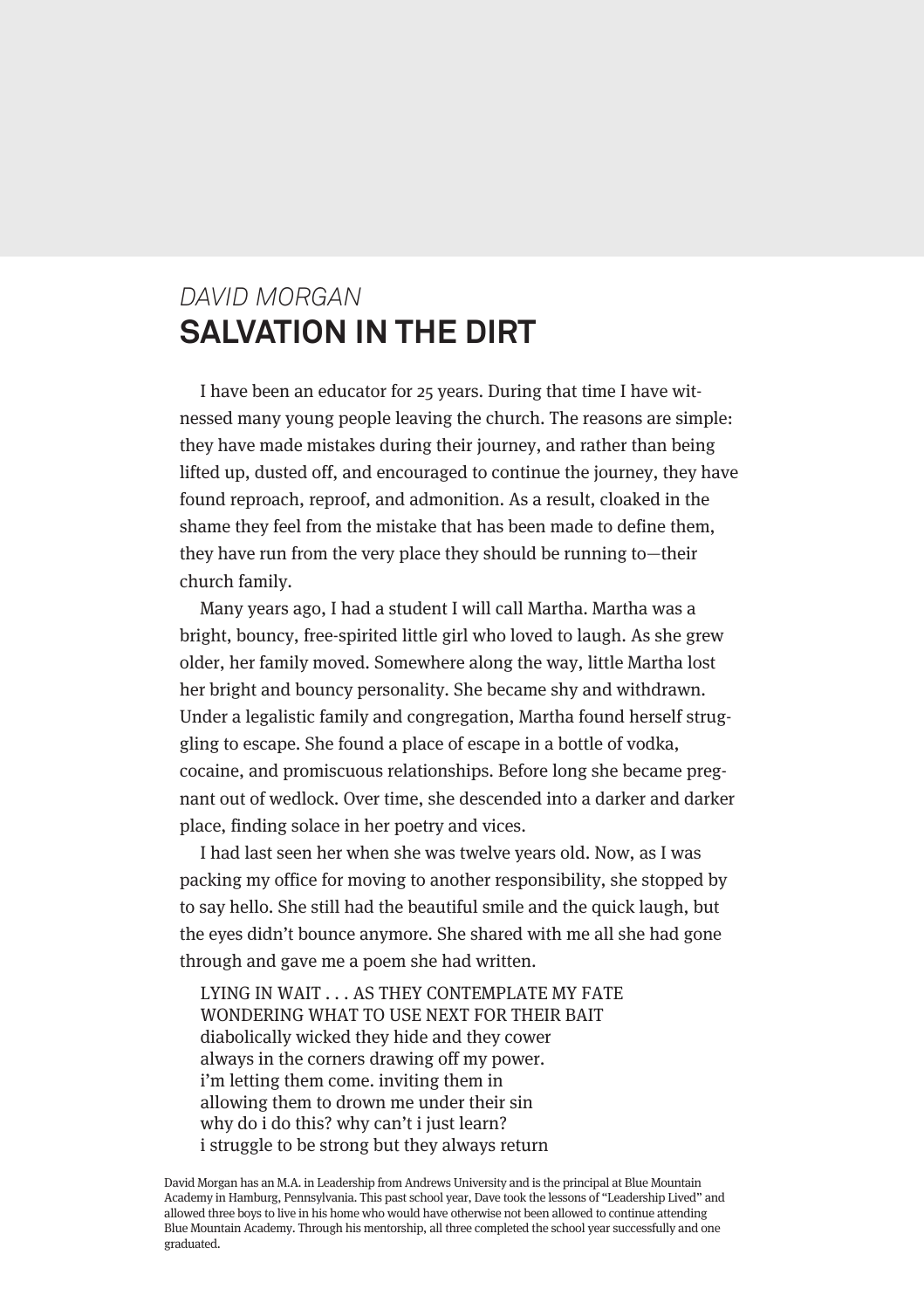leaving me vulnerable and in such disarray no hope of anything better, always full of dismay so now here i am not able to stand lying and waiting for their next command so out of control i feel so alone they show me the cards and i should have known there is nothing left, my life here is done they've entered my body and now we are one.

Words cannot describe the way I felt. Devastation filled my heart as I listened to her story. We talked for hours and soon the picture began to come into focus. A young lady, taken from a small one-room school, thrust into an environment that overwhelmed her, being told at every turn to "be better" and finally, a need to escape. A young tender flower that had been treated without grace, love, or redemption; now a broken, pathetic shell of the potential she once held.

My mind was taken to the scene in John 8:1-11. The Creator, stooping down to write in the dirt. Ignoring the detractors, the Creator of the universe offering a young woman salvation in the dirt. I knew God had caused my path and Martha's to cross again, and I knew I needed to do something for her and for the young people across Pennsylvania. I had to stand up and challenge my peers to stop and reflect on Jesus and how He dealt with these situations. I asked Martha if I could tell her story, and she readily agreed. I then asked her if I might modify one of her poems. She agreed, and this is what I wrote:

LYING IN WAIT . . . THEY CONTEMPLATE MY FATE WONDERING WHAT TO USE NEXT FOR THEIR BAIT But I have no fear because my friend is Jesus Christ, And He is first rate.

Diabolically wicked they hide and they cower Always in the corners, trying to draw off my power. But I don't hesitate to call on the One, And I stay strong with the Father's only Son.

I'm shutting them out. Inviting Him in Not allowing them to drown me under their sin. Why do I do this? How did I learn? Listen close, so you don't get burned.

I struggled myself to try to be strong But they always crowded back, quickly returned Leaving me vulnerable and in such disarray No hope of anything better, always full of dismay.

But then I met Jesus, compassion in His eyes Asking me sincerely to take off my disguise. I said, "I can't, I'm not able to stand Lying and waiting for their next command